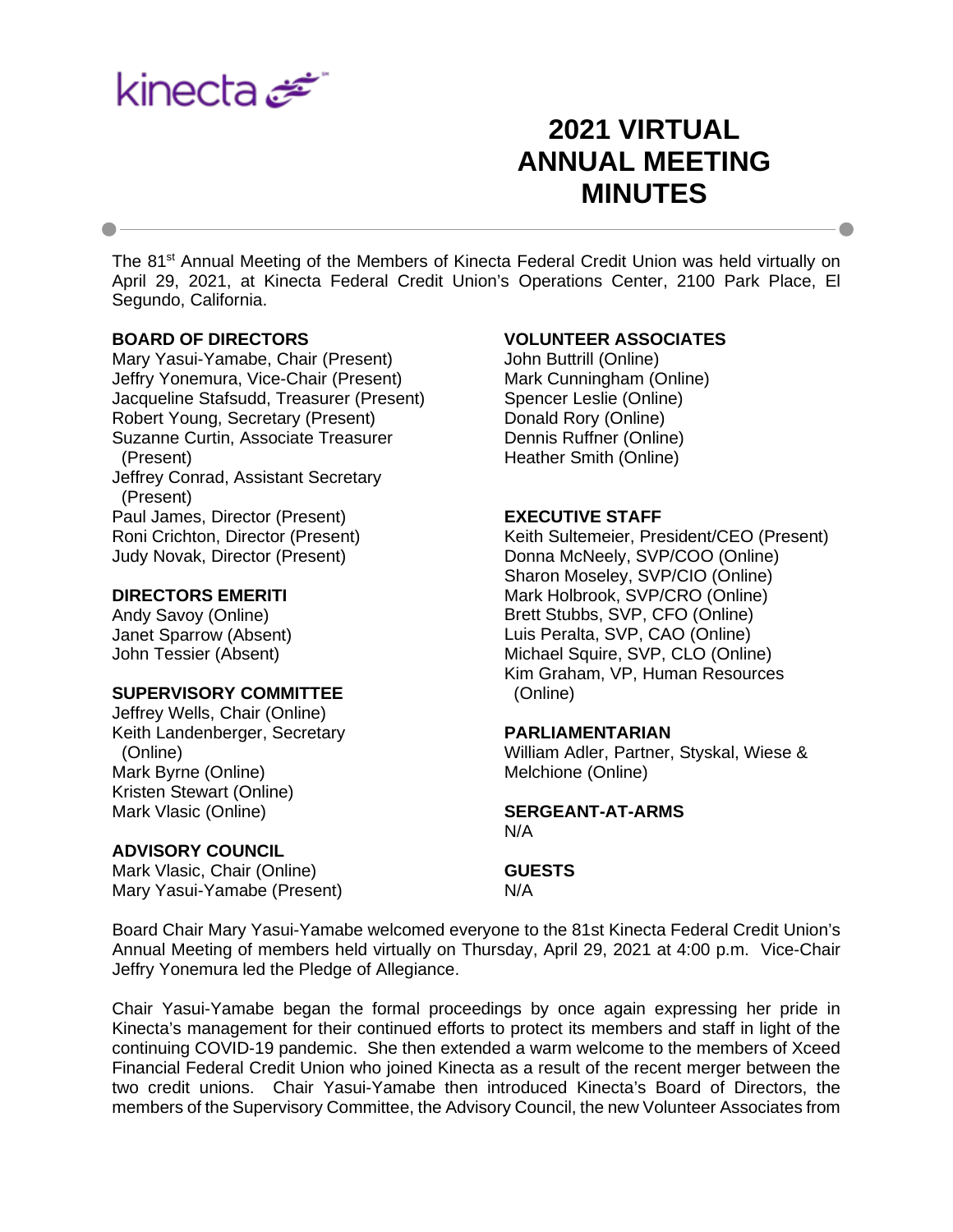Xceed, Kinecta's Directors Emeriti, the Board of Directors of Kinecta Financial Management Company, LLC, and the Credit Union's Executive Staff.

# **QUORUM**

In accordance with the Federal Credit Union Act and Credit Union Bylaws, Chair Yasui-Yamabe called the Business Meeting to order and declared a quorum.

### **ANNUAL MEETING MINUTES**

Chair Yasui-Yamabe referred the attendees to the Housekeeping slide on the WebEx presentation. The first item of business was to review the 2020 Annual Meeting Minutes; there being no objections, the reading of the 2020 Annual Meeting Minutes was waived and the Minutes were declared approved, as presented.

# **OFFICIAL REPORTS**

#### **Board of Director's Report**

Chair Yasui-Yamabe presented the Board of Directors' Report on behalf of the whole Board, as required by the Federal Credit Union Bylaws. She reported that in 2020 the Credit Union achieved strong financial performance and served more than 232,091 members nationwide, with nearly \$5.3 billion in assets.

### **President's Leadership Report**

President and CEO, Keith Sultemeier, provided the 2020 Overview for the Credit Union. As of December 31,2020, Kinecta is financially secure and ended 2020 with \$5.3 billion in assets, with a net worth ratio of 7.88%, a .32% delinquency ratio, and 232,091 members.

In light of the ongoing COVID-19 pandemic, Kinecta assisted more than 20,000 members by providing \$500M in loan deferments, \$3.5M in 0% emergency loans, \$100M in PPP (Payroll Protection Program) loans, all branches remained open during regular hours, and offered extended hours with appointment times for high-risk groups.

Kinecta continues to serve members' needs with an online loan portal where members can apply for loans and deposit accounts electronically; redesigned its website to provide for easier navigation, and added an Automated Digital Assistant and online appointment scheduling.

Kinecta was named the "South Bay's Favorite" by readers of the Daily Breeze, the Beach Reporter and the Palos Verdes Peninsula News; named "Best of the Westside" by readers of the Argonaut News, and earned a 2020-2021 Great Place to Work certification. Kinecta continues to be dedicated to community! In 2020, even amidst the pandemic, the Kinecta Team donated over 4,500+ of volunteer hours, participating in 145 community events, and raised over \$634,000 for various local non-profit organizations. In addition, Kinecta awarded \$16,000 in college scholarships, provided five \$11,000 Teaching Grants for Growth and had 8,800 online modules of Financial Empowerment completed.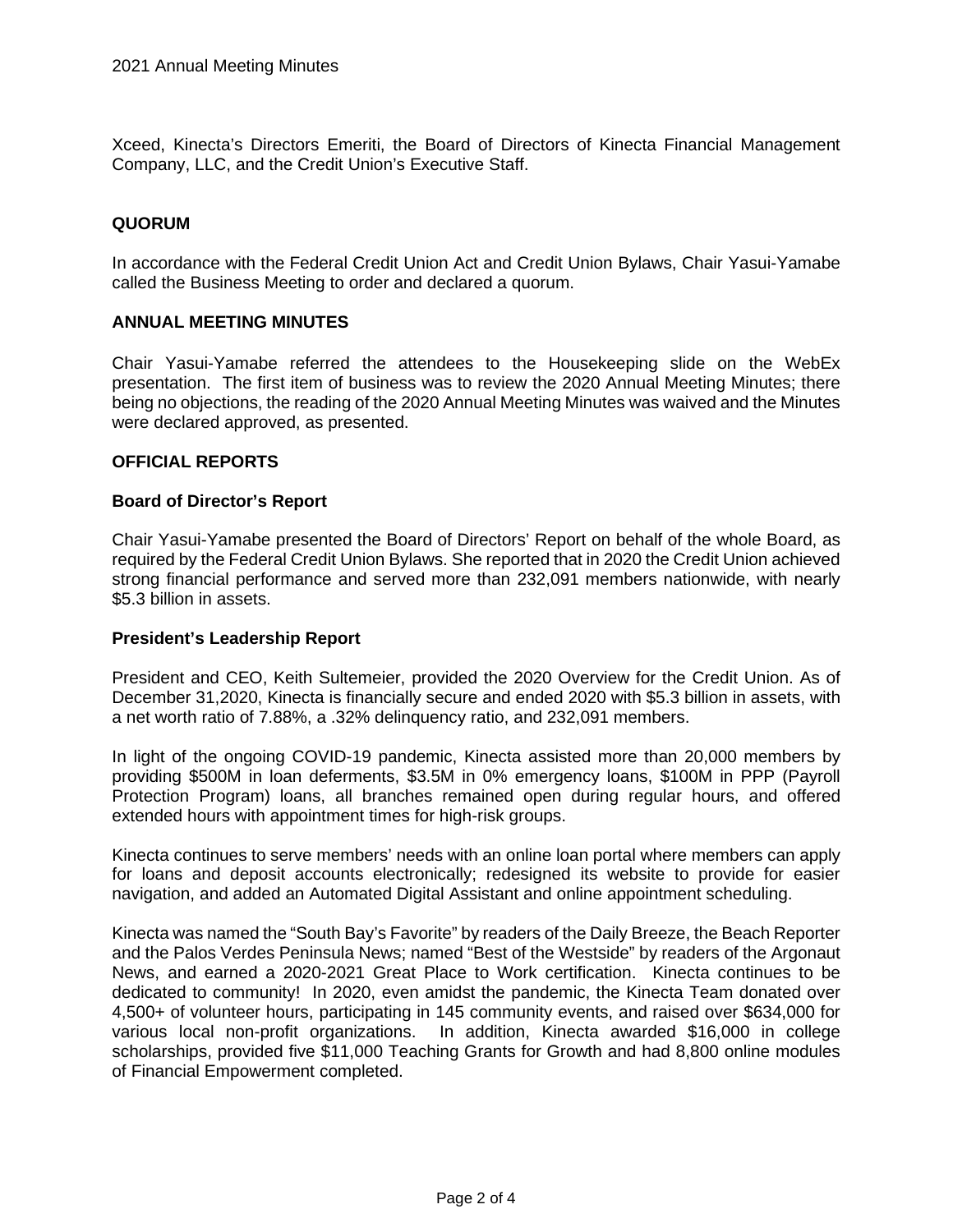Mr. Sultemeier then welcomed the new Xceed members to the Kinecta family pursuant to the merger with Xceed Financial Federal Credit Union on April 1, 2021. With this merger, Kinecta has over \$6B in combined assets, over 275,000 members and 30 branch locations, including El Segundo, Northern California, New Jersey and New York, offering lower fees and new products. Kinecta's core systems conversion (the two credit unions fully integrated) is scheduled to take place on November 1, 2021! In addition to the merger, Kinecta will be opening a new branch in Manhattan Beach in the summer of 2022, the Westminster branch will undergo branch upgrades, and the Torrance Crossroads branch will be relocated.

# **Treasurer's Report**

On behalf of Treasurer, Jacqueline Stafsudd, Chair Yasui-Yamabe referred the membership to pages 6 and 7 of the 2020 Annual Report, and the overview of the Credit Union's Financial Condition and Consolidated Statements of Income for the years ended December 31, 2020 and 2019. Chair Yasui-Yamabe reported in summary, that at year-end 2020, the Credit Union's assets are approximately \$5.3 billion, with a net worth ratio of approximately 7.88%. The Credit Union remains secure and stable, and well-equipped to serve the many financial needs of all its members.

# **Supervisory Committee Report**

On behalf of Supervisory Committee Chair, Jeffrey Wells, Chair Yasui-Yamabe reported that Crowe, LLP completed the Credit Union's audit for the fiscal year ending December 31, 2020. Chair Yasui-Yamabe indicated that the audit conducted by Crowe, LLP confirms that Kinecta's financial statements fairly present, in all material respects, the financial position as of December 31, 2020, and the results of operations of the Credit Union for the year then ended.

### **Old Business**

None.

### **New Business**

Chair Yasui-Yamabe announced that there were no petitions for the Board of Directors from the membership at large. Accordingly, the following individuals nominated by the Nominating Committee have been re-elected to the Board for three (3) year terms: Jeffrey Conrad, Suzanne Curtin and Jaqueline Stafsudd.

Before adjourning, Chair Yasui-Yamabe took a moment to acknowledge Kinecta's employees for their tremendous efforts to support members throughout the continuing pandemic and expressed on behalf of the Board, how grateful they are for the dedication of the frontline employees for taking care of the Credit Union's needs. She addressed the devastating effects of the racial inequality that our nation continues to face today, and expressed Kinecta's continued commitment to stand united in its pursuit of social justice and dignity for all.

Chair Yasui-Yamabe officially concluded Kinecta Federal Credit Union's 81st Annual Meeting. Hearing no objections to adjourning the meeting, she thereby declared the2021 Annual Meeting adjourned at 4:30 p.m.